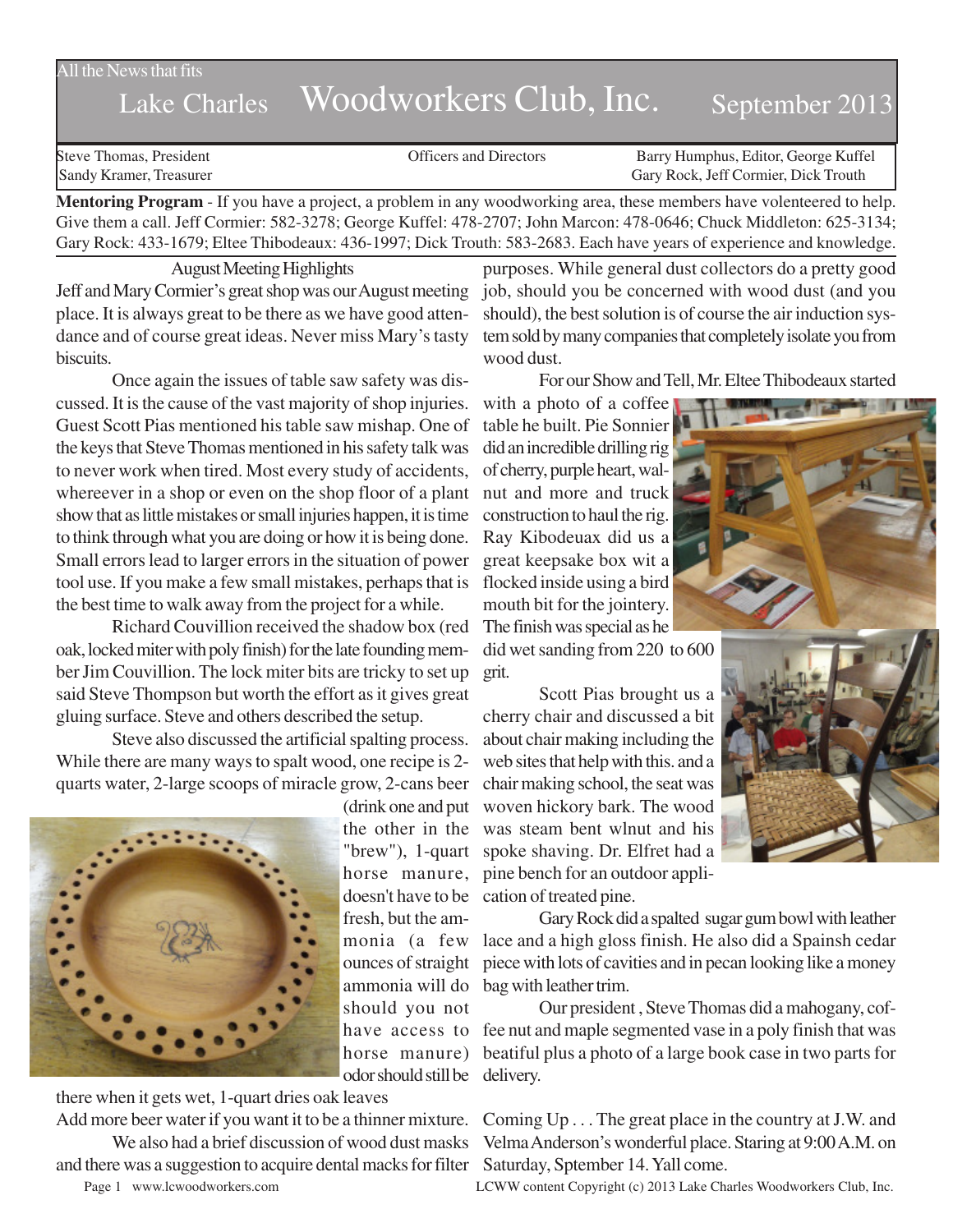## Excellerated Spalting

Nearly all wood will spalt when the conditions are right. If you live in an area where there is a lot of leaf mold on the ground, you can seal the ends of the wood when it is cut in the spring, seal the ends with AnchorSeal, throw it under a tree, wait until next fall, and the wood will be spalted.

Some of the best spalted Maple that I have seen came from trees that were felled in the spring just after the leaves started coming out, and then left where they lay until all of the leaves had died and fell off in the late summer to early fall. The free water had been drawn into the leaves and evaporated, and spalting had started. You almost have to own your own woodlot to do this, but I recommend trying it.

If you don't live in or own a wooded area, or you are in a dry climate, then there are ways that you can duplicate the natural environment that encourages the growth of the little things that we see as spalting. The objective is to create the same environment and conditions that cause spalting inside of a plastic bag.

The following brew has all of the nutrients available for almost anything that wants to grow on and in the wood nitrogen, organics, ammonia, sugars, tannins, and leaf molds. 2-quarts water

2-large scoops of miracle grow

2-cans beer (drink one and put the other in the "brew")

1-quart horse manure, doesn't have to be fresh, but the ammonia odor should still be there when it gets wet.

1-quart dries oak leaves

Add more beer water if you want it to be a thinner mixture.

There are some substitutions that can be made. I have used packaged steer manure from the garden store and added 1/2-cup of household ammonia. Don't use the sudsing ammonia because it contains detergents that will kill the growth.

All leaves contain some amount of tannin, but oak leaves contain more than the others. I have also used last years maple, alder, sweet gum, and apple leaves, but 3-times more of them, and then added more beer and water to make up for the additional leaves, and the results were the same.

Like natural spalting, the artificial spalting also works best if the wood is cut in the Spring when the sap is up and the free-water is at its highest level in the wood. Put the wood in a trash compactor bag (they are heavier) when it is fresh cut and still wet. If the ends have dried, saw off a slice to open up the wet wood. Apply a liberal amount of the "brew" on each end, and seal the bag.

Check it after 2-months in the Summer. You will be looking for a black slimy mess with all kinds of things growing out of it. Clean up the log section and split it in half (I use a wedge and a sledge). If it isn't what you want, put the halves back together and place it back in the bag.

Keep checking every few weeks because the time difference between spalt and rot can be very short for some wood.

You could add chunks of spalted wood instead of the brew, but it takes longer, and sometimes nothing grows because the spalt in the chunks is already dead. You could also just seal the wet wood in the plastic bag without adding anything, but the spalting will not be reliable. The brew is faster, and gives better spalting (my opinion).

You will have to experiment. Like everything else in woodturning, nothing is "tried and true", but it is worth the effort to try it. Some wood spalts. Some wood just rots. Others, like Cherry and Walnut, don't do much of anything. .*From WoodCentral by by Russ Fairfield, edited by Barry Humphus and thanks to Steve Thomas for the idea.*

Accessories to Improve Your Bandsaw The bandsaw may be one of the easiest stationary tools to "amp up" with numerous accessories that improve performance or convenience. Some do both. Not every saw needs all these improvements, but yours will probably benefit from at least a few of these upgrades.

All the accessories in the world won't help much if your bandsaw stalls during demanding cuts or shakes like an over-caffeinated chihuahua. Smooth out the tremors and get as much cutting power as possible with these upgrades.

When the V-belt that connects the motor pulley and drive pulley sits in one position too long, it can take on a permanent curve, or "set," where it wraps around the pulleys, causing some nasty vibration. Replace it with a link belt (many soures -- check on the Internet) that stays flexible and absorbs vibration better than one-piece V-belts. Buy it by the foot, then adjust its length to fit your saw by adding or removing links.

Resawing wide stock requires all the power a bandsaw has to give, so make the most of your saw's efforts by stepping up to the widest 3-tooth-per-inch (tpi) blade your saw accepts. A wider blade flexes less for truer rip cuts and its larger surface area dissipates heat better so the blade stays sharp longer. The aggressive hook angle of the teeth on a resaw blade cuts quickly, generating a lot of sawdust. The large gullets clear that waste faster.

A blade with variable pitch, alternates sections of 2 tpi and 3-tpi. The 2-tpi sections cut quickly, even through the widest stock your saw handles. The 3 tpi sections re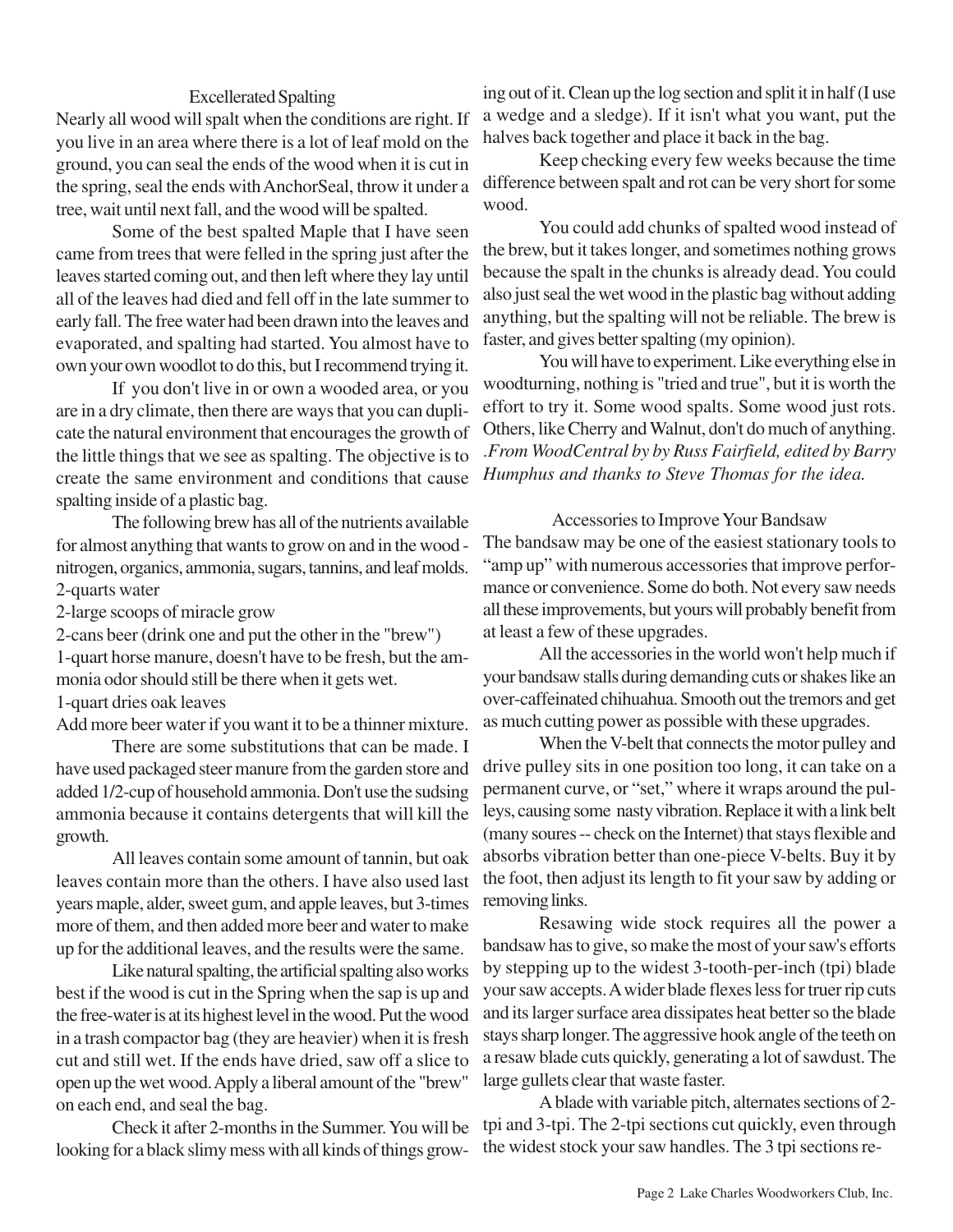Bandsaw continued below . . .

duces vibration, giving a relatively smooth finish. If replacing the belt doesn't calm the jitters, check for out-of-balance wheels. To do this, remove the blade and drive belt so the wheels spin freely. Working on one wheel at a time, make a mark on the inside edge of the rim at its lowest point. Give the wheel a gentle spin, wait for it to stop, and make another mark at the bottom. Do this five times. Randomly-spaced marks mean the wheel is balanced. But a cluster of marks in one area points out a heavy spot and indicates the wheel needs to be balanced.

To do this, clean the wheel rim directly opposite the marks with alcohol and allow it to dry; then apply self-adhesive wheel weights to the cleaned area, starting with 1/4 ounce. Repeat the "spin test," this time making marks with a different-colored marker. Grouped marks again tell you to apply more weight, or change the amount or position of weights already in place. For small adjustments, divide the soft metal weights with an old chisel or knife.

Without guide blocks or bearings above and below the table, a bandsaw blade would wander like a four-yearold on her first ride without training wheels. Like that child, bandsaw blades, and sometimes the workpiece, need guidance. Keep them on track with these enhancements.

Guide blocks, with their large surface area, work especially well guiding wide blades, while roller bearings create less friction and heat buildup. Stacked roller-bearing guides from Carter Products, for example, combine the best of blocks and bearings. They also have toolless adjustment: Twist a thumbscrew to loosen a bearing; then fine-tune its position with the microadjuster. Cinch up the thumbscrew to lock the bearing in position.

A specialized guide bearing helps narrow blades (1/ 8" and 1/16") and track true during curved cuts. The rear of the blade rides in a groove in the bearing's edge. The groove provides side-to-side support and the bearing reduces friction.

If you don't have the budget for bearing guides, ceramic guide blocks provide an inexpensive upgrade from the factory-supplied metal blocks. You can also make your own out of oak, maple or walnut. The large, flat faces provide the same solid blade support, but the ceramic material generates less friction, so they run cooler. That translates into longer blade life. Installation is as simple as loosening a bolt or thumbscrew to remove the steel blocks, then putting the ceramic blocks in place. They wear so well that the manufacturer guarantees them forever.

essential, yet many saws come with no fence or a poorperforming one. The Kreg fence packs a lot of features in an affordable package. It pivots to account for blade drift (the tendency of a blade to pull to one side). For sawing thin, narrow stock, mount the fence with the wide face down on the table. It can then extend under the guide assembly, even with the assembly close to the tabletop. The fence easily lifts off the rail for quick switching from straight cuts to freehand work. An optional micro-adjuster makes precise fence movements easy.

Like any of us, a bandsaw occasionally needs relief from tension - the tension needed to keep its blade cutting true. Relieving that tension extends the life of the wheel bearings and tires, and makes blade changes possible. These accessories simplify taking your saw from tightly wound to relaxed and back again.

Bandsaw springs, like all of us, lose their ability to bounce back as they get older. If yours no longer has enough "oomph" to tension wide blades, replace it with a heavyduty aftermarket spring. On most saws, installation goes quickly and doesn't require any special tools.

I found that after installing a stronger spring, it took fewer turns of the tensioning knob to properly tension a blade. With springs to fit most sizes of bandsaws, this inexpensive upgrade offers a lot of bang for your buck.

Small tensioning knobs prove difficult to grip, don't provide much leverage, and only allow half of a rotation before you need to change your grip. Turning them can literally be a pain. Mount a 6"-diameter cast wheel with a spinning handle, and adjusting blade tension becomes much more easy. The chrome finish prevents rust and looks nice, too.

A quick-release lever applies or removes blade tension in a snap. In the up position, the mechanism keeps the blade under tension, ready for use. Pivot the lever down toward the table to release all tension for blade changes and between work sessions. The middle position relieves stress on the wheels and saw frame, but provides enough tension to hold the blade in place while mounting a blade and checking tracking. This upgrade took about 15 minutes to install, a small investment quickly regained with faster blade changes.

For resawing and straight-line rips, a good fence is *Wood Magazine and edited by Barry Humphus.*No bandsaw add-on will help much if you can't see your work. So defeat the forces of darkness with a task light. The magnetic base on this one sticks to any steel or iron surface, and the gooseneck puts the light exactly where you need it. Eleven LEDs shine a bright spotlight without the heat of incandescent bulbs. Juice comes from four AA batteries in the base, or use the optional AC power cord. *From*